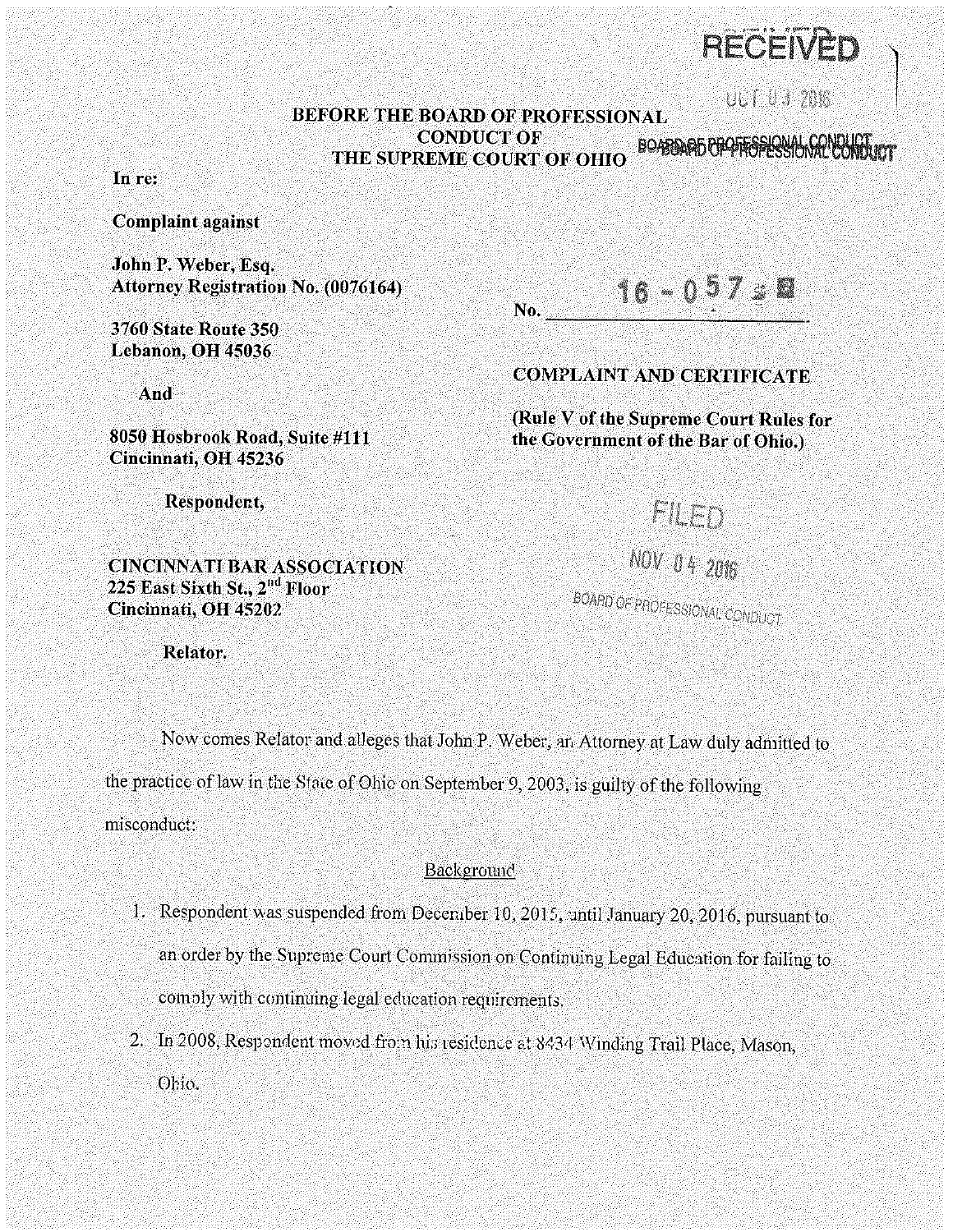- 3. From 2008 until 2011, Respondent resided at 7968 Hunters Knoll Court in Montgomery, Ohio.
- 4. From 2011 until 2014, Respondent resided at 348 Countryside Drive, Lebanon, Ohio.
- 5. On January 3, 2014, Respondent moved to a home at 3760 State Route 350, Lebanon, Ohio, and continues to reside at this residence.
- 6. Nevertheless, in May 2015, Respondent filed a Continuing Legal Education Late Compliance Reporting Form with the Office of Attorney Services of the Supreme Court of Ohio pursuant to a CLE deficiency. On this Fonn, Respondent listed his Montgomery address (7968 Hunters Knoll Court), from which he moved in 2011, as being his current address.
- 7. The Order from the Supreme Court of Ohio of December 10, 2015, which immediately suspended Respondent from the practice of law, was sent to his address of record. Due to Respondent's failure to provide the Office of Attorney Services with his current residence address, the order was sent to the Montgomery address (7968 Hunters Knoll Court). That failure contributed to the following additional misconduct.

#### Count I

- 8. On January 6, 2016, while Respondent was suspended from the practice of law in Ohio, Respondent represented a defendant at sentencing in the case of *State of Ohio v. Shaborn* Cobb, No. B 1504916, in the Hamilton County Court of Common Pleas.
- 9. Or. January 8, 2016, while Respondent was suspended fro n the practice of law in Ohio, Respondent filed an Entry Extending Time Provisions in the case of *State of Ohio v. Tim Neubacher*, No. C/15/TRC/28205, in the Hamilton County Municipal Court.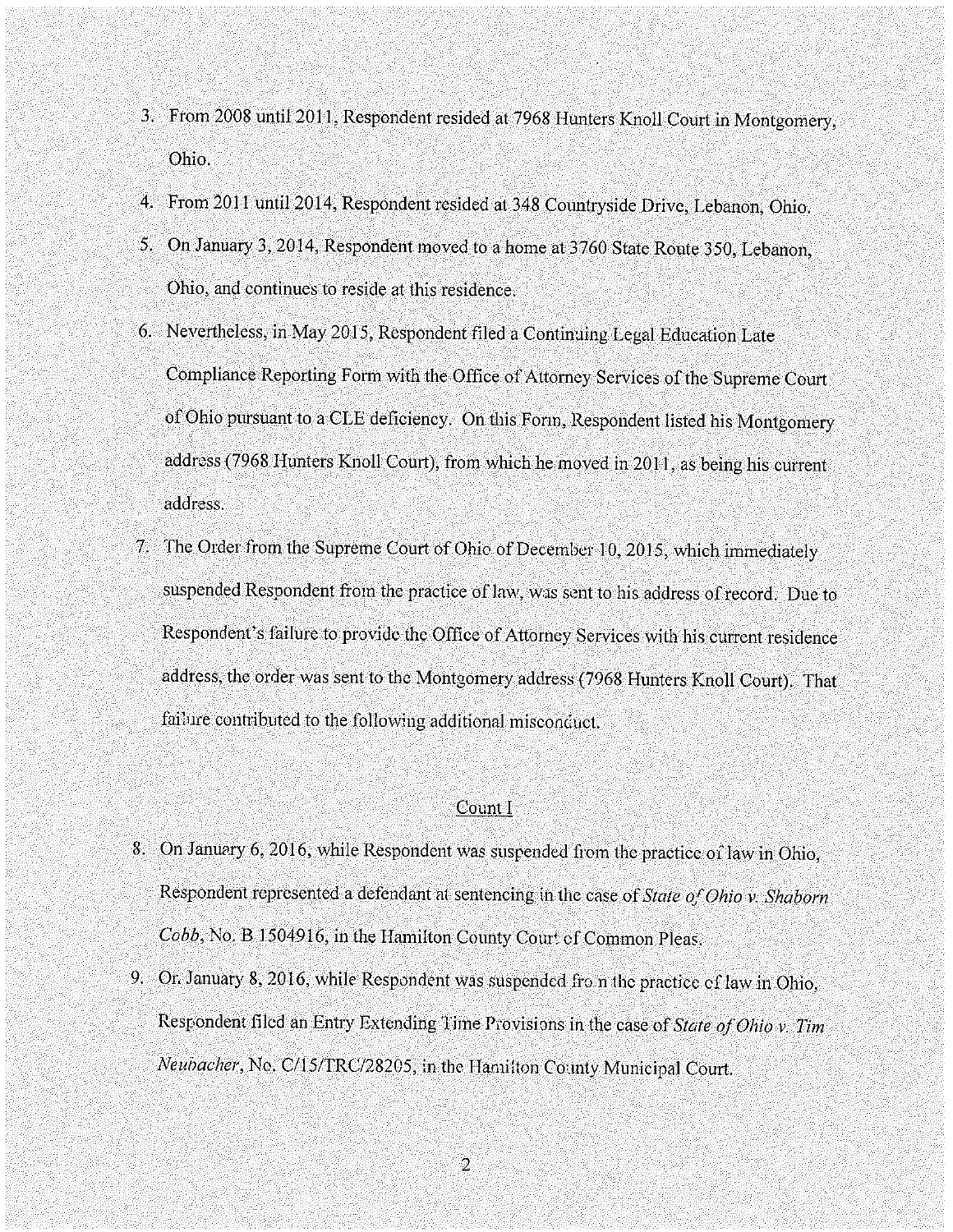- 10. "Misconduct" is defined in Gov. Bar R. V §35 (J) to include disobedience of the Rules for the Government of the Bar.
- 11. Failure to receive timely notice of a suspension due to failure to inform the Court of a change of address does not excuse violation of a suspension order. *Office of Disciplinary Counsel v. Bancsi,* 79 Ohio St. 3d 392 (1997) (imposirg one-year suspension, with six months stayed, for continuing to practice law while under suspension where notice of the suspension was not received).
- 12. By reason of the foregoing, Respondent has violated his oath of office and the following Rules;
	- a. Gov. Bar R. VI §4(B) by failing to provide his current address to the Office of Attorney Services;
	- b. Gov. Bar R. VII §2(A)(3)(d) by practicing law in Ohio while on suspension;
	- c. Gov. Bar R. VII  $\S2(A)(4)$  by holding himself out as authorized to practice law in Ohio by filing an entry with the court; and
	- d. Prof. Cond. R. 5.S(a) by practicing law in violation of the regulation of the legal profession.

#### Count II

- 13. Respondent admitted during a deposition in July 2016, that from June 2014 until present, he did not have malpractice insurance.
- 14. Respondent further admitted that, during that time, he failed to inform his clients that he did not maintain professional liability insurance and failed to provide his clients with a written notice regarding his lack of professional liability insurance.

3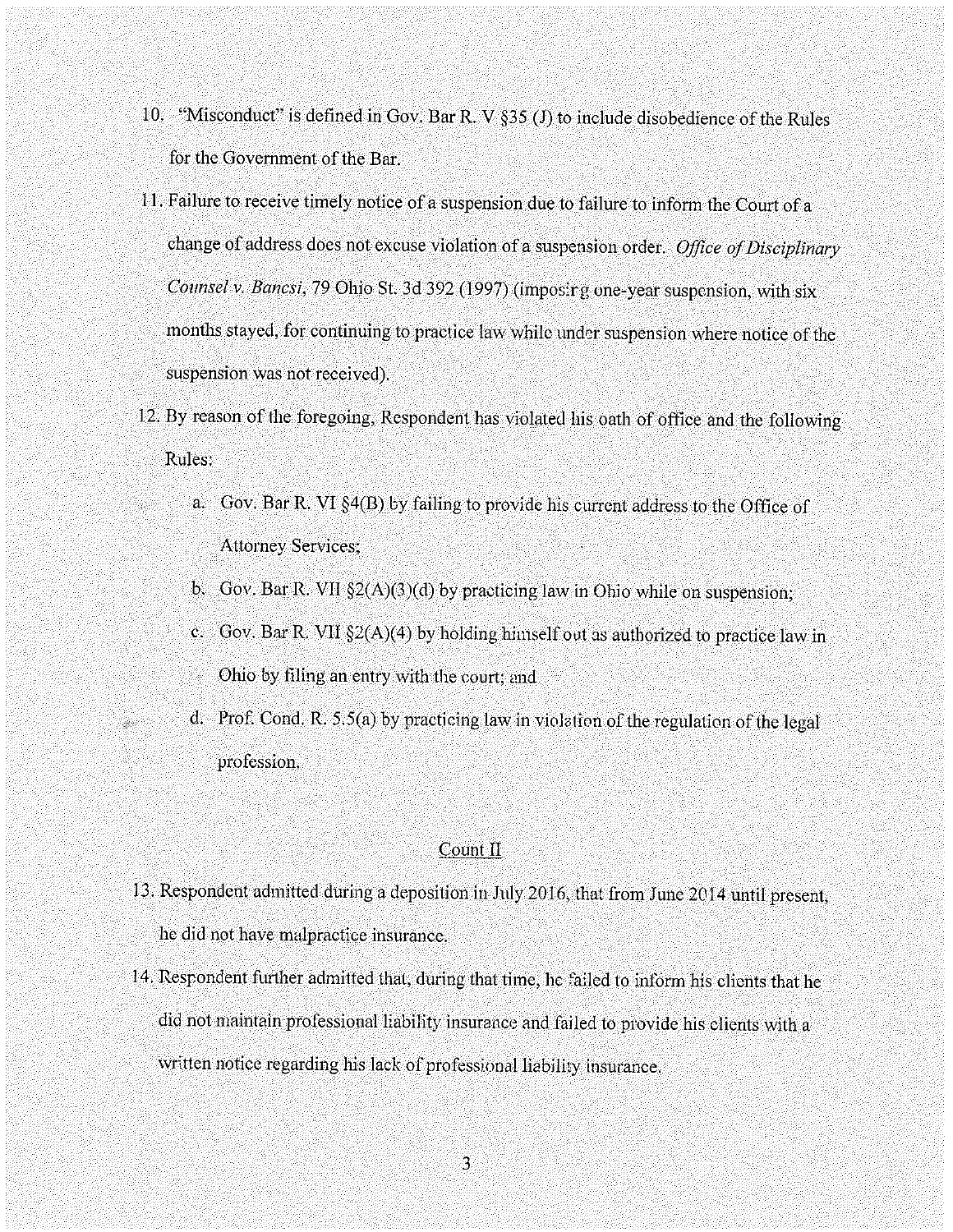- 15. By reason of the foregoing, Respondent has violated his oath of office and the Rules of Professional Conduct, specifically:
	- a. Prof. Cond. R. 1.4(c) by failing to notify clients of his lack of professional liability insurance.

WHEREFORE, Relator alleges that Respondent is chargeable with misconduct as an attorney at law, which misconduct has brought disrepute to the legal profession, and, by reason thereof, Relator requests that Respondent be disciplined pursuant to Rule V of the Rules for the Government of the Bar of Ohio.

Respectfully submitted,

## CINCINNATI BAR ASSOCIATION

Bearar A Welth Rosemary D. Weish (0064790)  $\frac{1}{10}$  p  $\pm$  0  $\sqrt{10}$ 301 E. Fourth St., Suite 3500  $\left\{\bigcup_{i=1}^n A_i\right\}$ sul B. Pourth St., Suite 3500 Col<br>Cincinnati, OH 45202 per authority 513-723-4487

rdwelsh@vorys.com

Amy S. Crotty (0073418) 301 E. Fourth St. Ste. 3300 Cincinnati, OH 45202 513-369-4907 acrotty@fbtlaw.com

Suvil W. Pott Sol th

Edwin W. Patterson, III (0019701) General Counsel Cincinnati Bar Association 225 East Sixth St., 2<sup>nd</sup> Floor Cincinnati, OH 45202 513-699-1403  $ewpatterson@cincybar.org$